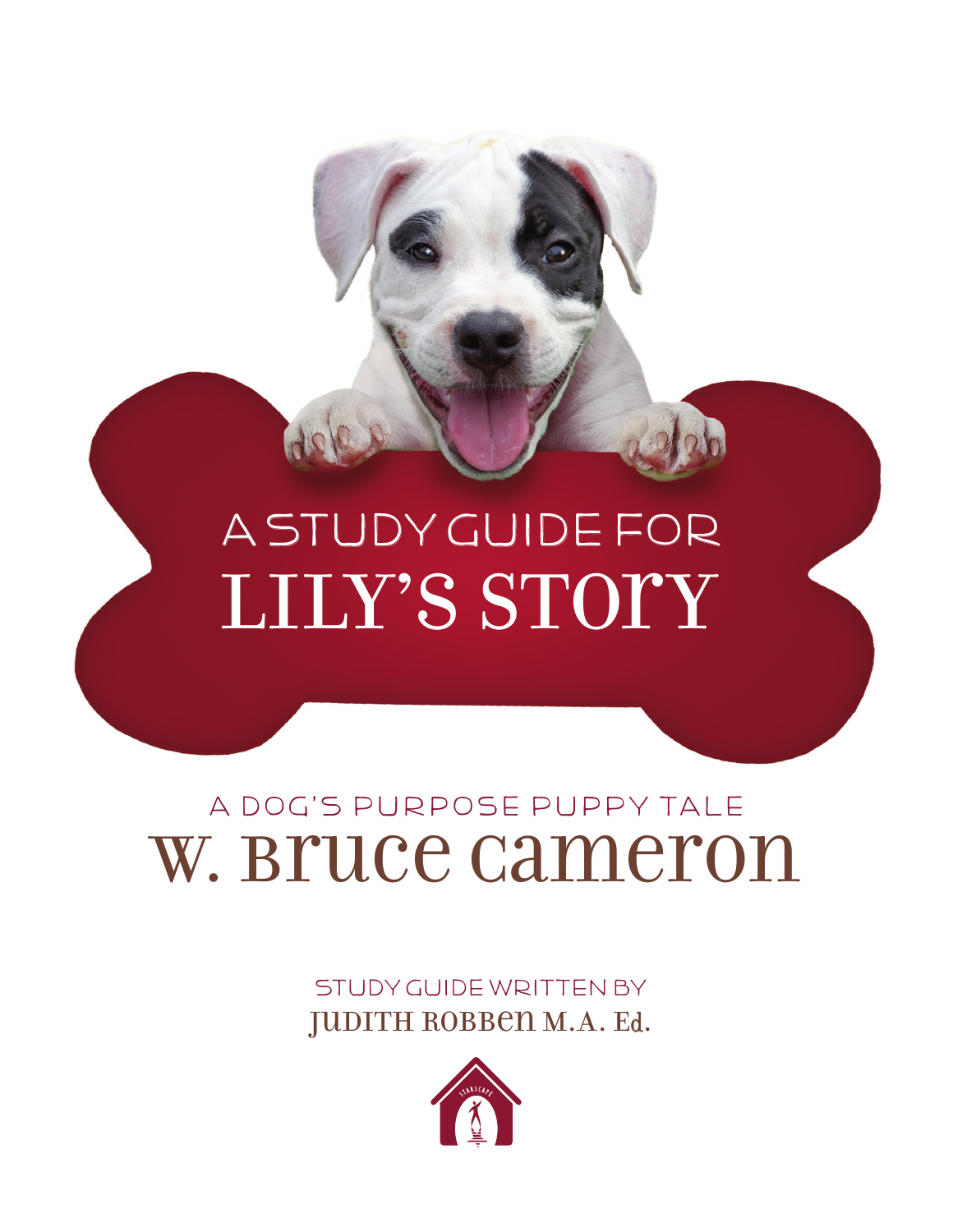



### chapter one

| <b>VOCABULARY</b> |
|-------------------|
| (L.4.4)           |
| stride            |
| longing           |
| investigate       |
| runt              |
| alertly           |

- 1. **(RI.4.1 DETAILS)** What details in Chapter 1 tell the reader that Lily can trust the woman who brings food to Lily's mother?
- 2. **(RI.4.1 DETAILS)** What are the names of the 3 siblings in Chapter 1?
- 3. **(RI.4.1 DETAILS)** Why did Maggie Rose name the runt, "Lily?"
- 4. **(RL.4.1 INFERENCE & RI.4.1 DETAILS)** Why do you think Maggie Rose liked the runt puppy the best? (Hint: Think about her place in her family when answering.) Use at least one detail in Chapter 1 to support your answer.

### chapter two

1. **(RL.4.1 INFERENCE)** Maggie Rose takes Lily on a tour of the rescue shelter. Summarize in your own words all the different animals and what they look like according to Lily. Be sure to use transition words like first, second, third, and fourth when describing the 4 different animals with names.



**VOCABULARY**  $(L.4.4)$ veterinarian evaluated eagerly retreated examine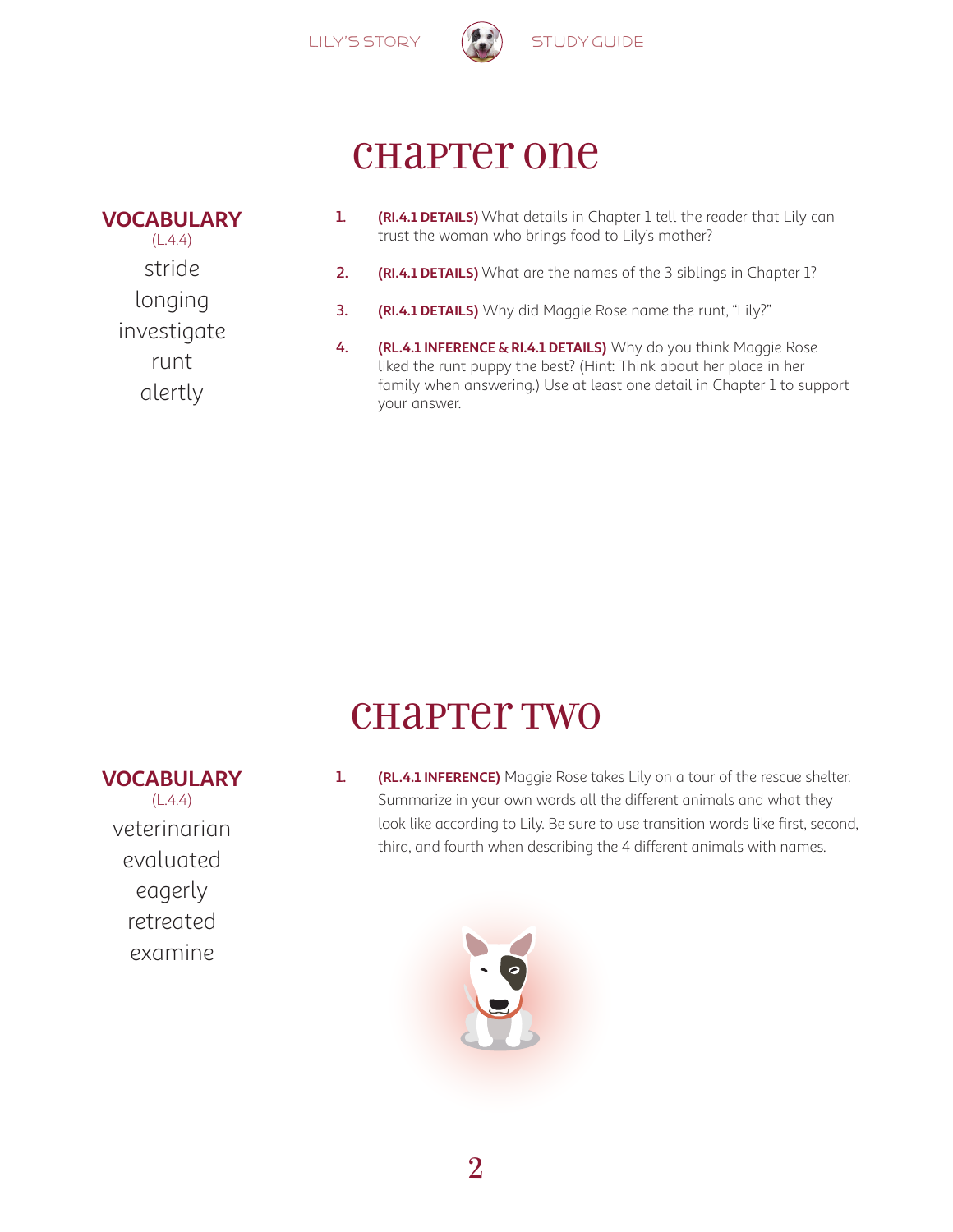

### chapter Three

- 1. **(RI.4.1 DETAILS)** What details in the text help describe Missy's feelings of being terrified? Use a least 2 details from the text.
- 2. **(RL4.6 POINT OF VIEW)** What point of view is being used to tell *Lily's Story*? What are some of this character's thoughts after being picked up and cared for by Maggie Rose? **(RI.4.1 DETAILS)** What did this character think after Maggie Rose cared for Lily?
- 3. **(RI.4.1 DETAILS)** Explain why Lily begins to understand what a dog needs to be truly happy. Use details in the text found at the end of Chapter 3.



### chapter Four

- 1. **(RI.4.1 DETAILS)** What kind of dog breed is Lily?
- 2. **(RI.4.2 SUMMARIZE)** Explain how Maggie Rose tried to talk her mom into adopting Lily. Be sure to explain how Maggie Rose included Missy in her question.
- 3. **(RL.4.3 CHARACTER'S THOUGHTS/ACTIONS)** At the end of Chapter 4, Maggie Rose must leave and go home. What does Lily think her job is now?

#### **VOCABULARY**  $(L.4.4)$  astounded antibiotics sympathetically jolt

#### **VOCABULARY**

 $(L.4.4)$  imploringly frantically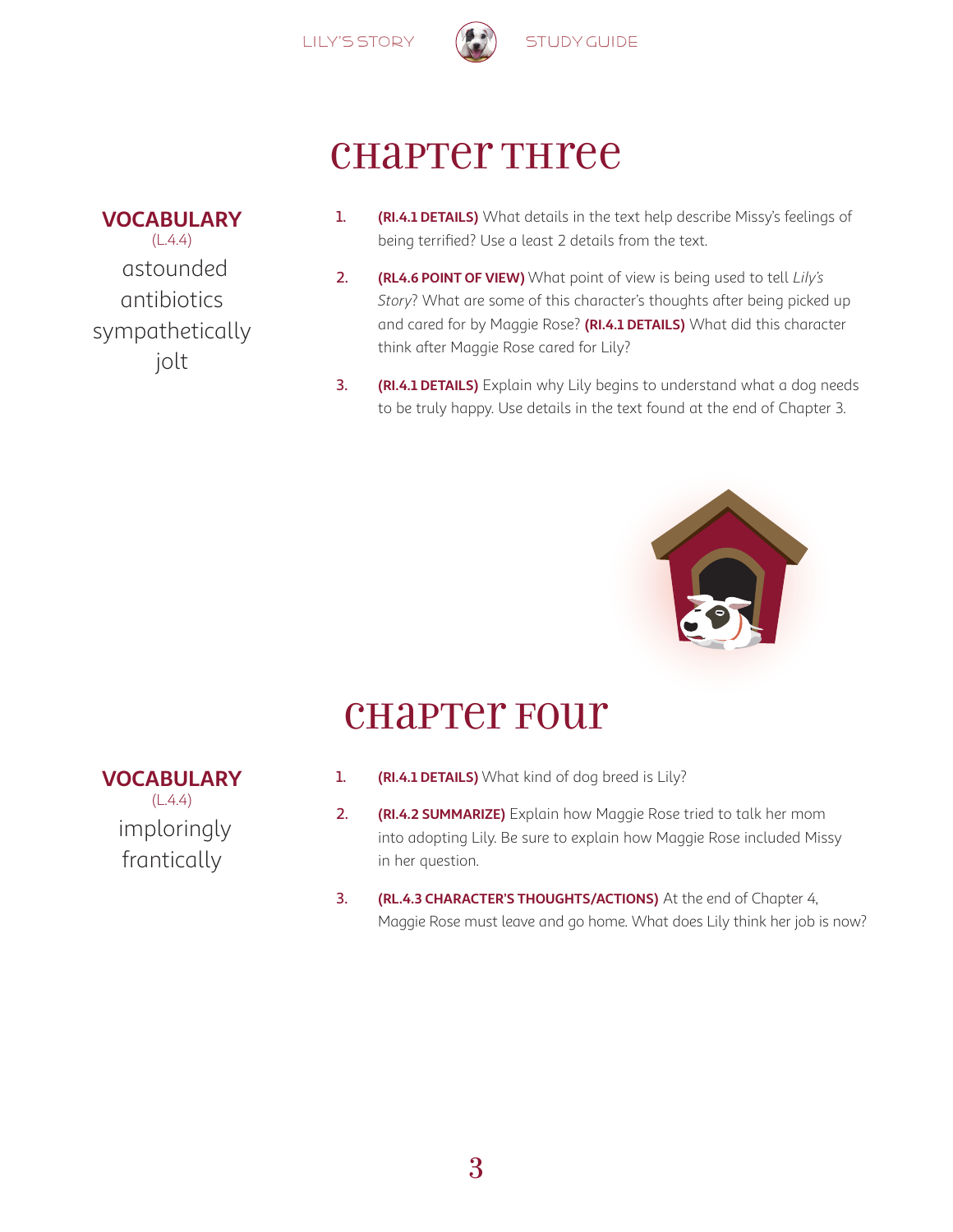

### **CHAPTET FIVE**

#### **VOCABULARY**

 $(L.4.4)$  anxiously alertly socialize

- 1. **(RL.4.1 INFERENCE)** Maggie Rose is sad because she can't take Lily home. But there is another reason she is sad. What can you infer about this other reason? Who makes fun of her often? Use details in the text to support your answer.
- 2. **(W.4.7 RESEARCH)** Research what a person needs to do if they want to adopt a puppy at an animal rescue center in your city. List at least three requirements. Be sure to include the name and address of the rescue center you researched.
- 3. **(RI.4.1 DETAILS)** Lily's mom barked once, sharply. What does this bark mean to Lily?

### chapter six

#### **VOCABULARY**

 $(L.4.4)$  indignantly retrieving sauntering scornfully

- 1. **(RI.4.1 DETAILS)** Explain why Amelia does not think that Lily should play with the new kittens.
- 2. **(RL.4.3 CHARACTER'S THOUGHTS/ACTIONS)** What is Lily thinking when Maggie Rose is trying to teach her to play, "Bring It Here!" Explain why Lily is confused by citing a detail from the text.
- 3. **(RI.4.2 SUMMARIZE)** Write a short summary of the conversation that Maggie Rose has with her brother Bryan after he throws the ball for Lily. Be sure to use transition words like first, second, third, last. (Don't forget to include the act of kindness in the end.)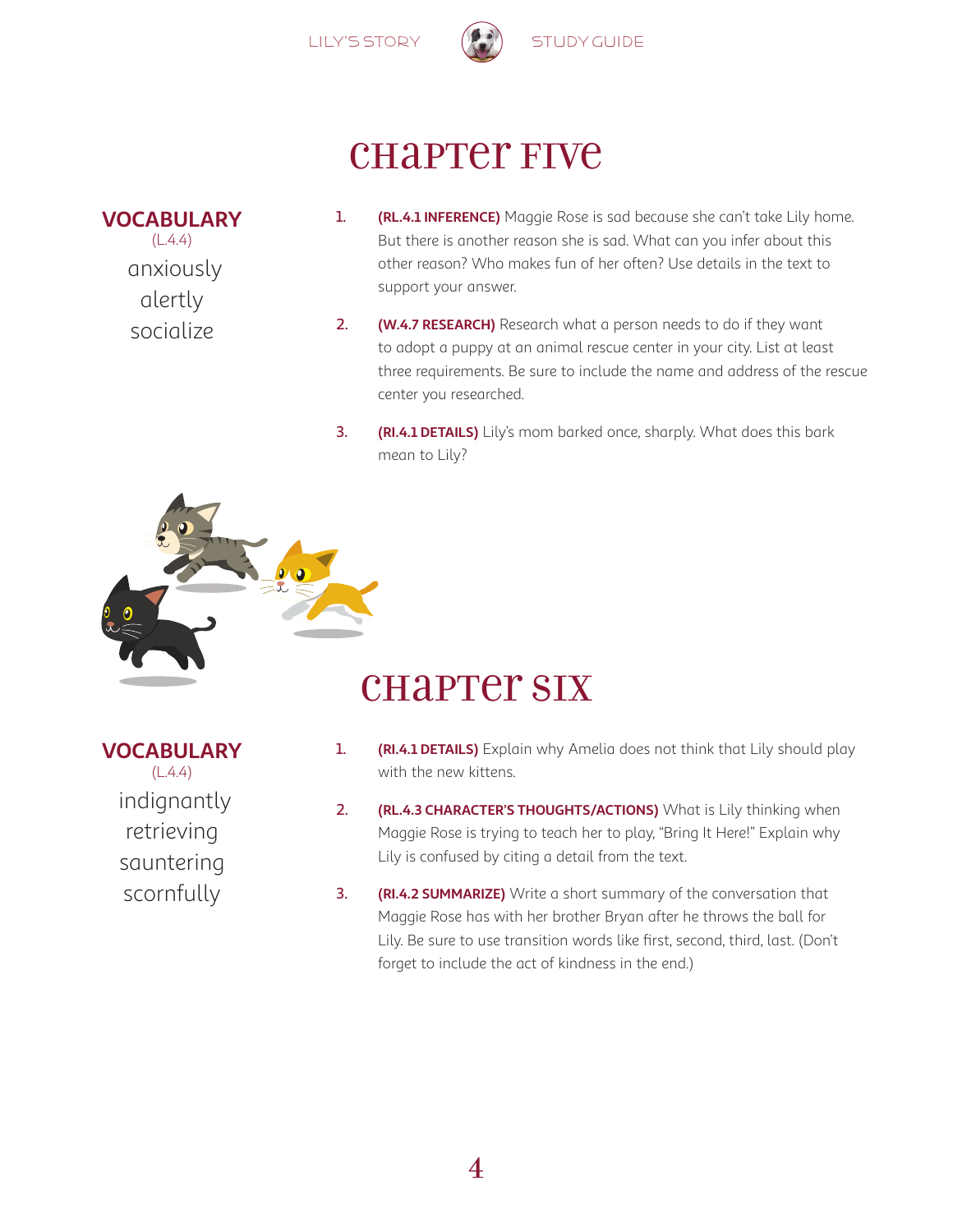

### chapter seven

- 1. **(RI.4.1 DETAILS)** What is Maggie Rose's wish? Write at least 3 parts of the wish in your answer.
- 2. **(RF4.4 CONTEXT CLUES)** W. Bruce Cameron writes, "Well, no. Samantha's an American Red Squirrel, and they're territorial. I've been scouting around, and I've found a stand of pine trees near an old storage shed that doesn't have any other squirrels living there." p. 74

What clue words in the above sentence help you understand the word territorial?

3. **(RL.4.1 INFERENCE)** Maggie Rose's dad drives out of his way to find Samantha the squirrel the perfect home. What can you infer about what kind of person dad must be in *Lily's Story*? Be sure to include at least 2 character traits with a detail to support each trait.

### chapter eight

- 1. **(RI.4.1 DETAILS)** What is the dry, prickly thing with a horrible taste that Lily, Maggie Rose, and Sammy are using as a ball?
- 2. **(RI.4.2 SUMMARIZING)** In your own words, summarize how Maggie Rose was able to play catch with Sammy the Squirrel. Be sure to use transition words like first, second, third, and finally.



**VOCABULARY**  $(L.4.4)$  abruptly vanished

#### **VOCABULARY**

 $(L.4.4)$ technically passionate camouflage territorial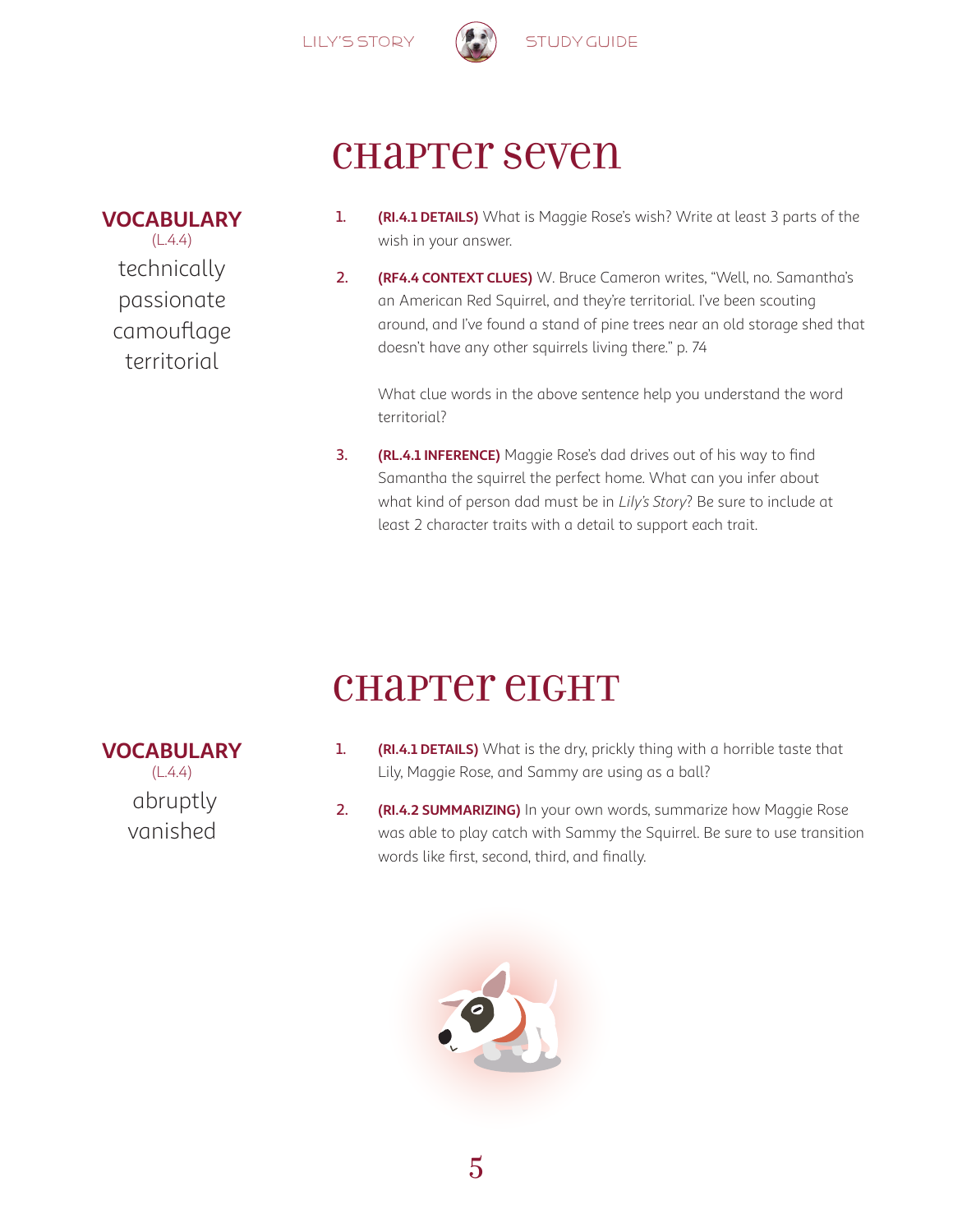

### chapter Nine

- 1. **(RI.4.1 DETAILS)** What is the one thing that Maggie Rose did to get Lily to finally learn, "Bring It Here?"
- 2. **(RL.4.1 INFERENCE)** What can you infer about Maggie Rose placing Lily into the carrier and zipping it shut? (Think about the conversation between Mom and Dad that Maggie Rose overheard.) What do you think Maggie Rose's plan is for Lily?
- 3. **(W.4.1.A OPINION WRITING)** In your opinion, do you think Mom and Dad are being fair with allowing Lily to be adopted by another family? Be sure to provide 3 reasons to support your opinion.

### chapter Ten

- 1. **(RI.4.1 DETAILS)** Explain how Maggie Rose disobeyed her parents.
- 2. **(PI.4.5 PROBLEM/SOLUTION)** What new problem arises with wildlife in Chapter 10? What can you predict about Dad's solution when he says, "It's a crazy idea, but it might just work. Do you think I could borrow Lily for a little bit?" p. 107



**VOCABULARY**

 $(L.4.4)$ urgently adoringly insistently



#### **VOCABULARY**  $(L.4.4)$ hypocrite

protested survey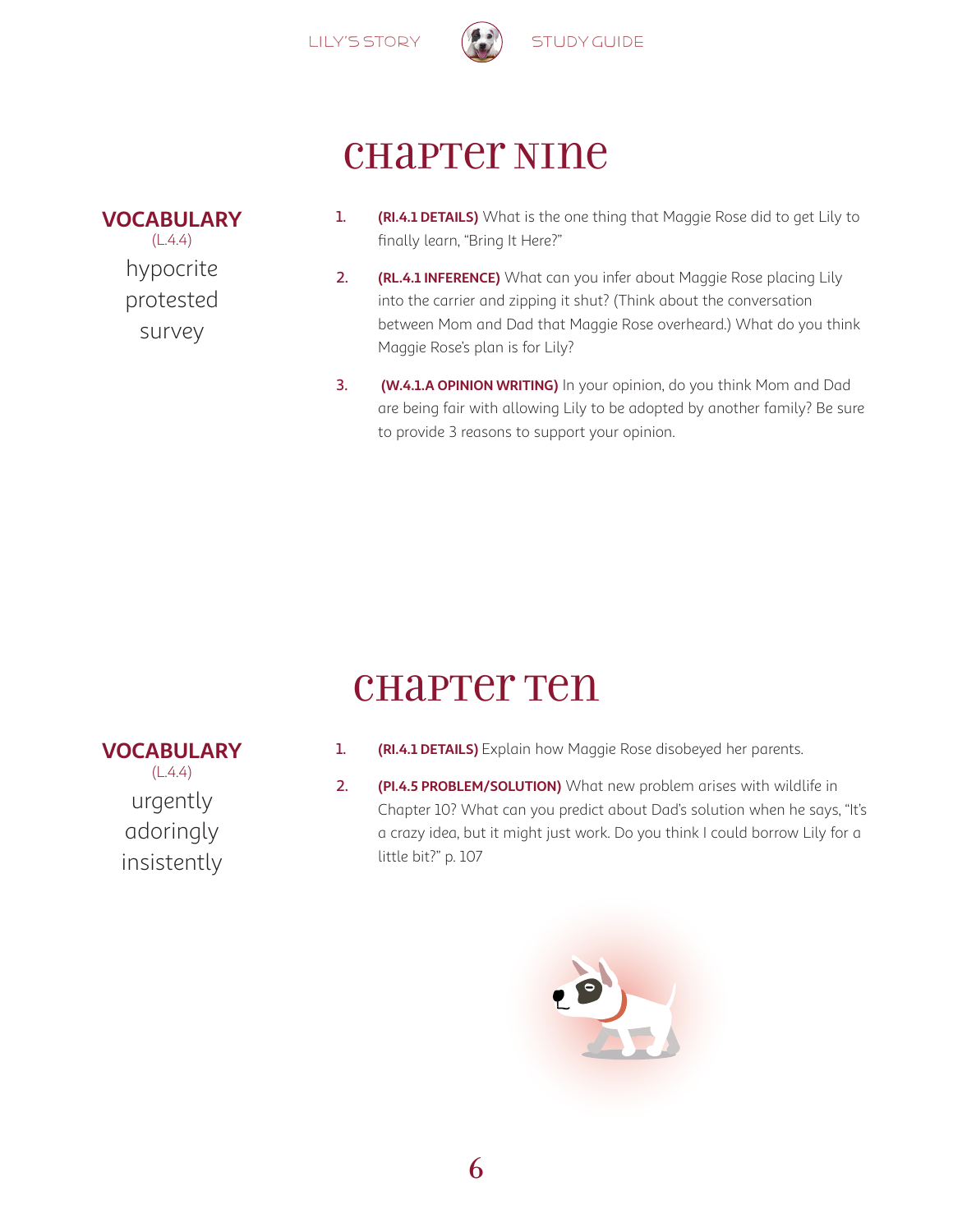

### chapter Eleven

- 1. **(RI.4.1 DETAILS)** Why do the adults want to inject ketamine into the doe?
- 2. **(L.4.1 ADJECTIVES)** W. Bruce Cameron writes, "I wanted to go sniff the exotic odors clinging to the limp animal in the fence." p. 114. Rewrite this sentence using a different adjective similar to exotic.
- 3. **(RL. 4.3 CHARACTER ANALYSIS)** Why does Maggie Rose become suddenly sad at the end of Chapter 11? Use a text detail in your answer.



### chapter Twelve

- 1. **(RI.4.1 DETAILS)** Explain why Maggie Rose insists that Lily save two animals. Use transition words in your answer like first and second when explaining Maggie Rose's thoughts.
- 2. **(L.4.5 FIGURATIVE LANGUAGE)** W. Bruce Cameron writes, "... and he also wore fur on his face like a cat." In your own words, explain this simile.
- 3. **(RI.4.1 DETAILS)** Use the boxes below to draw a picture of the kittens and write their names. Be sure to add details to the kittens as described at the end of Chapter 12.

**VOCABULARY**  $(L.4.4)$ distracted nonaggressive hypnotized bizarre bewildering

**VOCABULARY**

 $(L.4.4)$ abandoned dependent grave insisted affection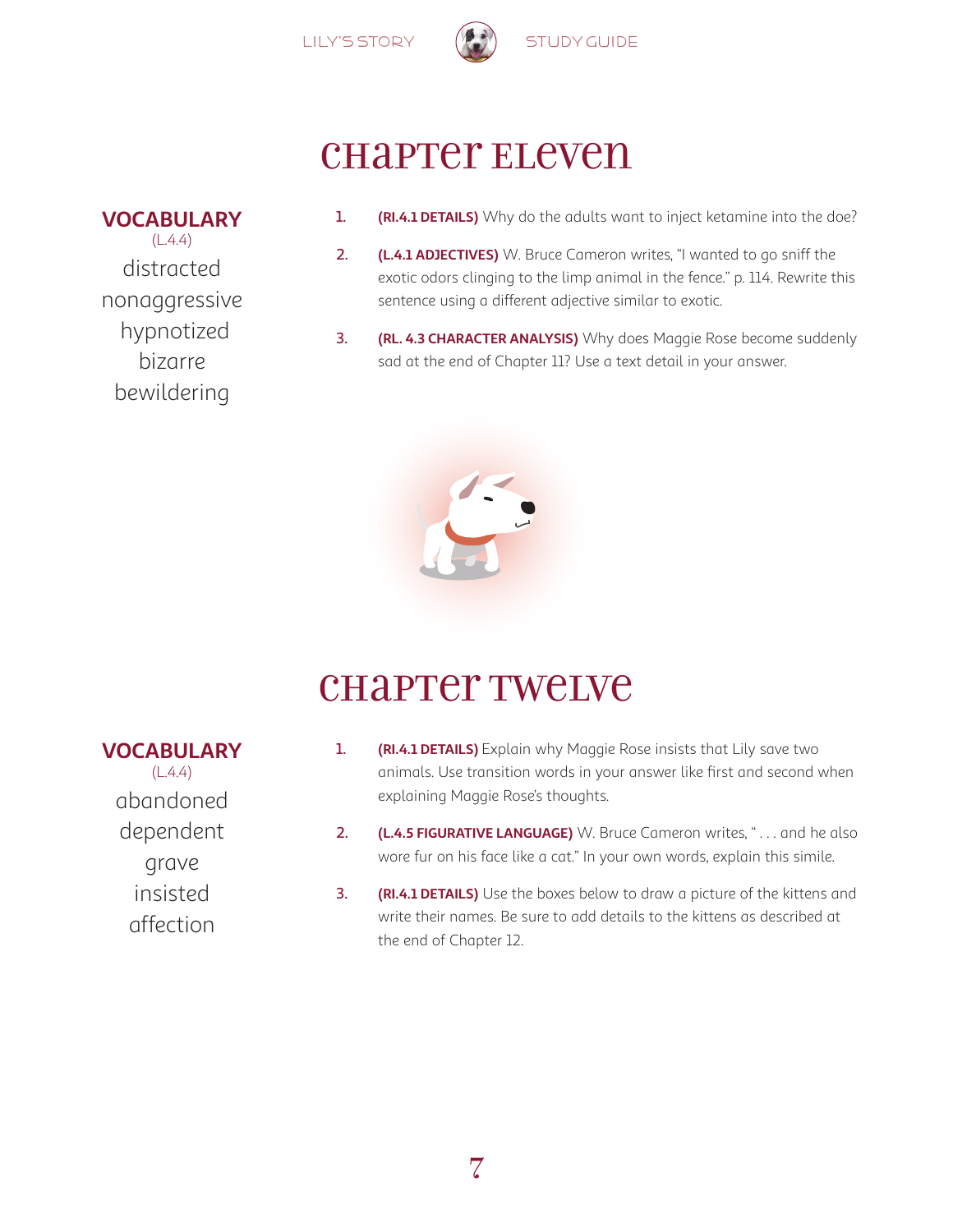

### chapter Thirteen

#### **VOCABULARY**

 $(L.4.4)$ stifle urged

- 1. **(RI.4.2 SUMMARIZING)** Summarize the problem that Maggie Rose gets herself into when allowing Lily to play with Freddie. Be sure to use transition words like first, second, third, and finally in your summary.
- 2. **(W.4.7 RESEARCH)** Research the best living environment for a ferret. Are they happiest as a pet or living in the wild? What do they like to eat? Where do they like to live? Do they hibernate during the winter?



### chapter Fourteen

#### **VOCABULARY**

 $(L.4.4)$ halted mournfully vigorously dismayed

- 1. **(RI.4.1 DETAILS)** Explain why Maggie Rose is so sure about one thing when it comes to Lily—"You were meant to help rescue animals." p. 135. Use the detail in the text.
- 2. **(RL4.3 CHARACTER ANALYSIS)** Maggie Rose compares herself to Lily by saying, "Because she's like me." p. 138. According to Lily, what are the two things that both Maggie Rose and Lily have in common?
- 3. **(RI.4.1 DETAILS)** Explain why Maggie Rose cries and cries at the end of Chapter 14.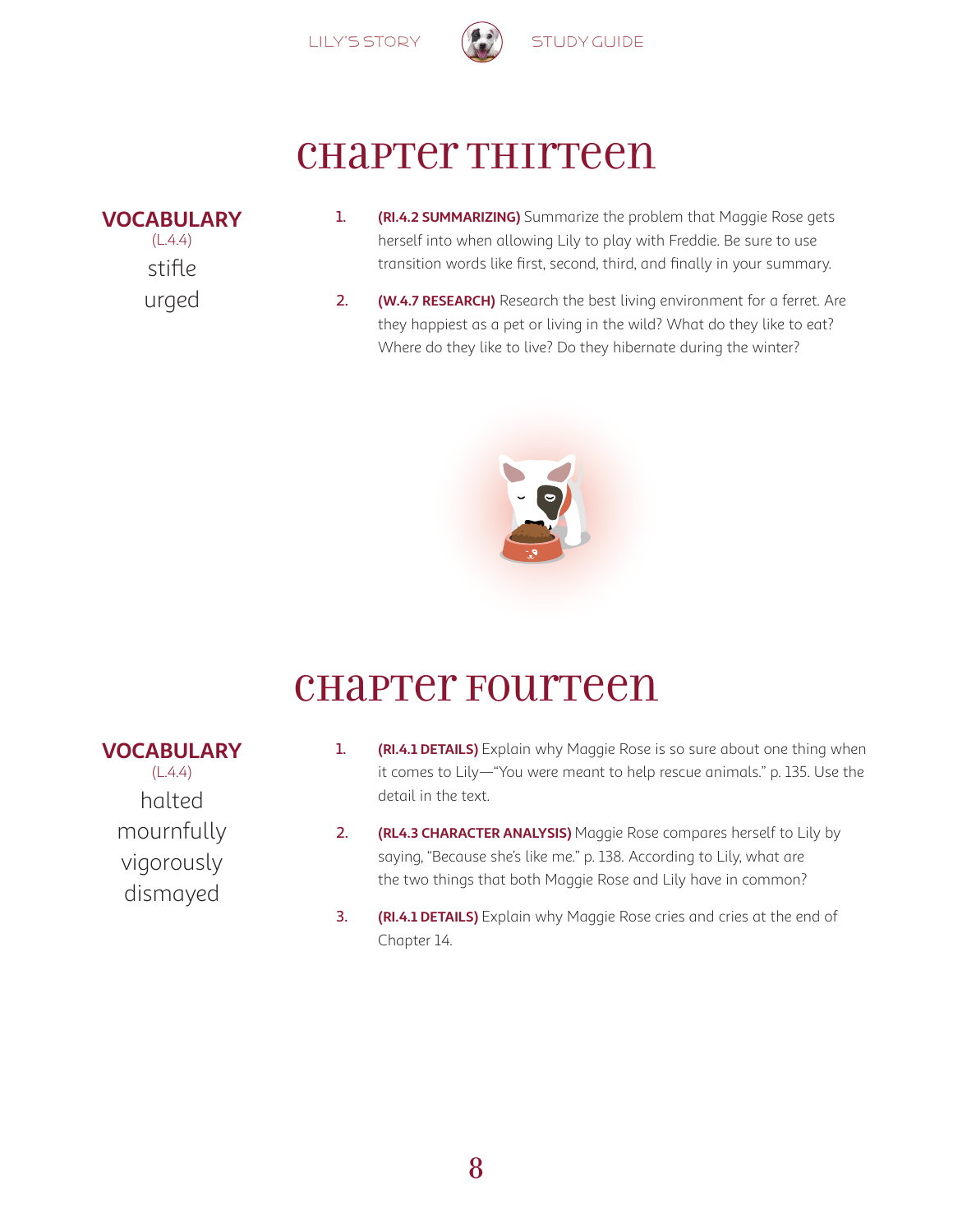



### chapter Fifteen

#### **VOCABULARY**

 $(L.4.4)$  lurch detour queried

**VOCABULARY**  $(L.4.4)$ 

> posture examine

emitting

gnawed nimbly 1. **(W.4.7 RESEARCH)** Compare a cat to a bobcat by researching their differences. Create a chart like the sample below.



### chapter Sixteen

- 1. **(RI.4.2 SUMMARIZE)** Explain how Lily is able to relax the kittens after Mom took the mother cat out of the room. Use first, second, and third in your summary when describing Lily's actions.
- 2. **(RI.4.1 DETAILS)** What happens at the end of the chapter that causes Maggie Rose to straighten and gasp?



9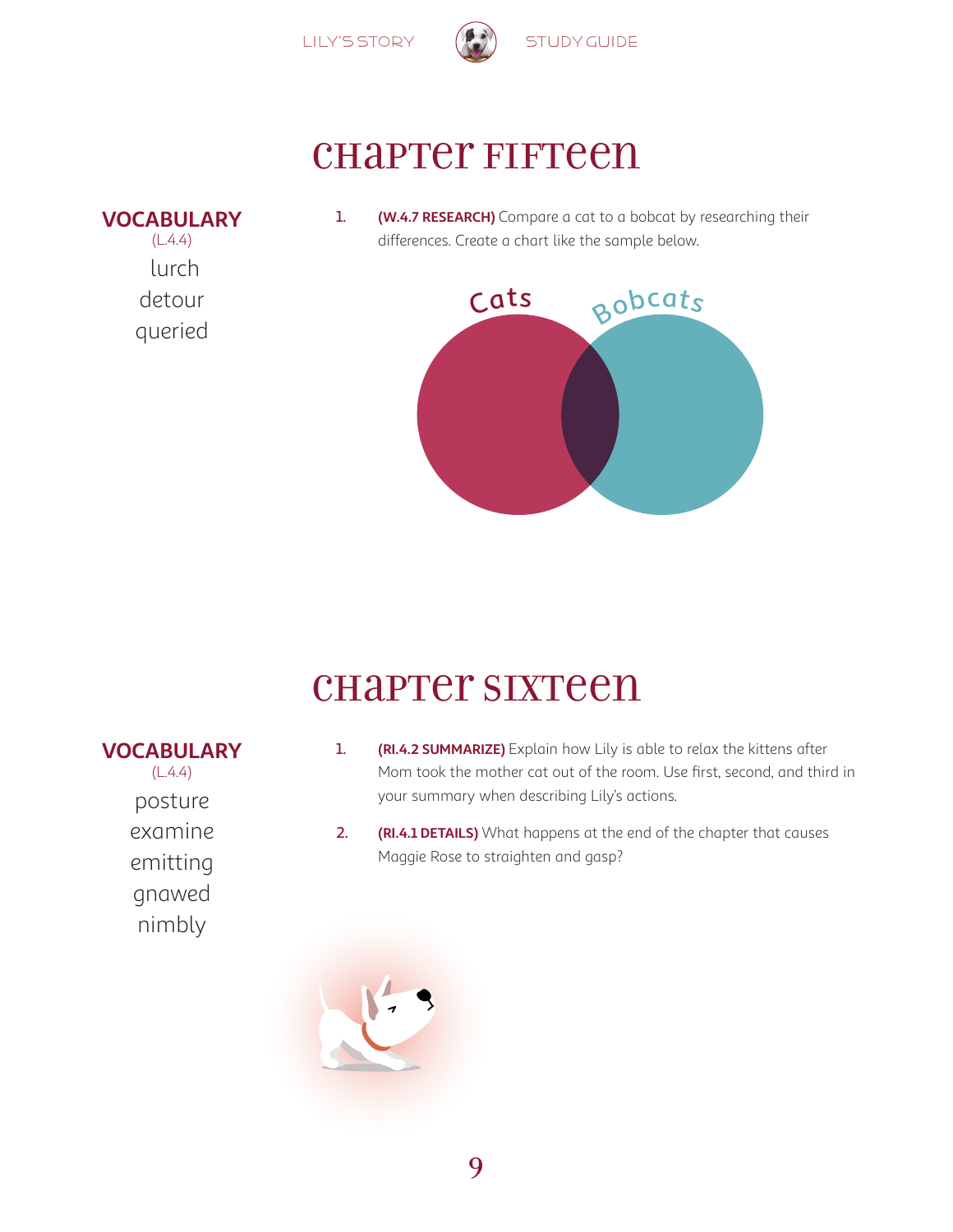

### chapter Seventeen

**VOCABULARY**  $(L.4.4)$ nonthreatening racket

1. **(RL.4.3 CHARACTER'S TRAITS/FEELINGS)** What character trait best describes Lily when she says, "The kittens needed to be together . . . If one of them was by herself, she would feel lonely and miserable as I'd felt for these last few nights alone in my bed." p. 168

How does this character trait give Lily one more chance to prove to Mom that she is a rescue dog? Explain how Lily proves her rescue ability.

2. **(W.4.1.A OPINION WRITING)** What is your opinion of Lily? Do you think she is just a normal puppy who is nonthreatening and likes to play or do you think Lily has rescue ability? Give at least 3 reasons for your opinion.

### chapter Eighteen

**VOCABULARY**  $(L.4.4)$ 

tenderly contribution vital descendants constant

- 1. **(L.4.5 FIGURATIVE LANGUAGE)** What does Mom mean when she uses the metaphor, "—that animal rescue is a constant flow." p. 182. What two things are being compared and what does a constant flow mean? Explain.
- 2. **(RI.4.1 DETAILS)** What two options does the man with the furry face offer Maggie Rose when she is upset about giving up Lily?